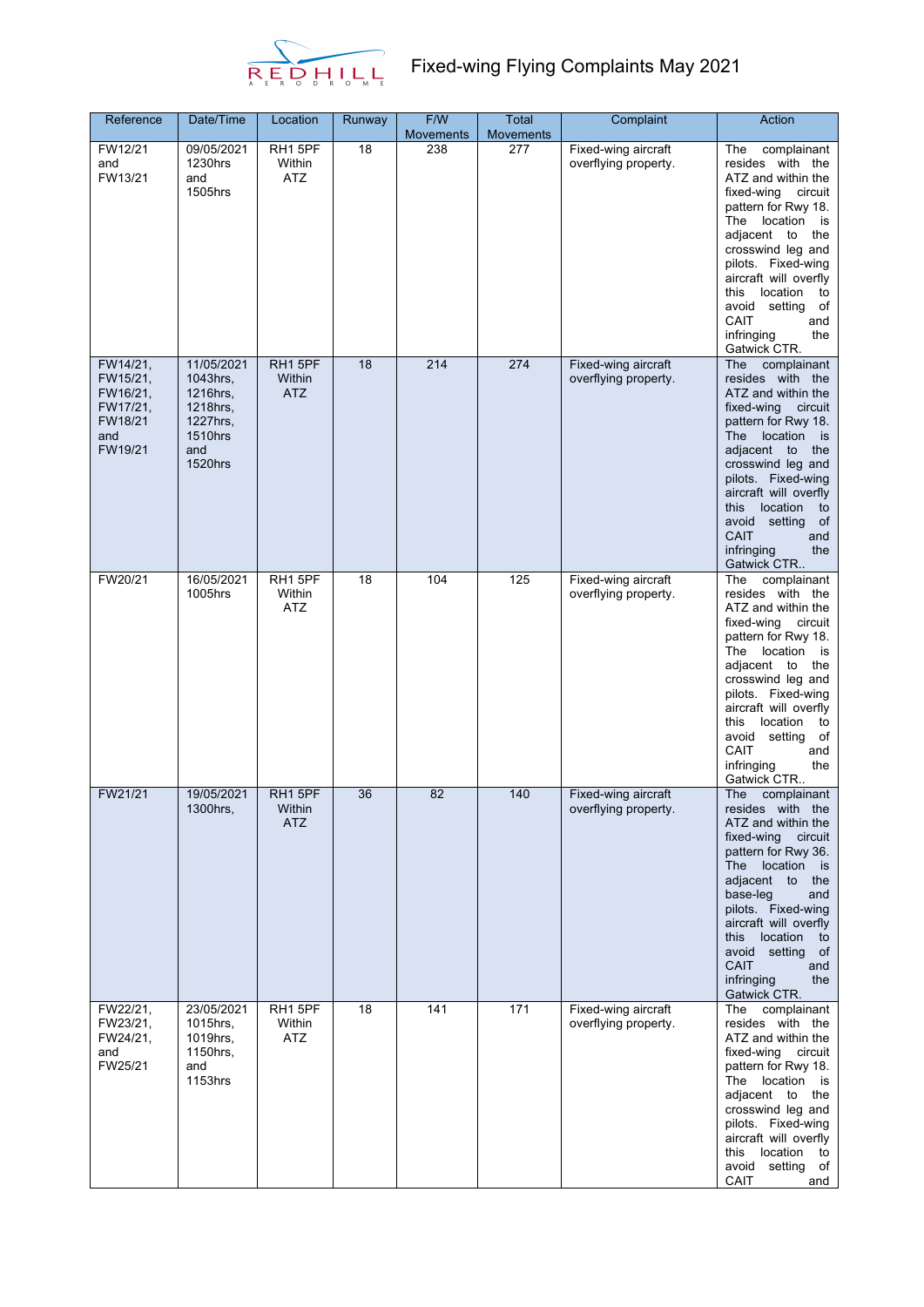

|                                   |                                                     |                                 |     |                 |     |                                             | infringing<br>the<br>Gatwick CTR.                                                                                                                                                                                                                                                                                               |
|-----------------------------------|-----------------------------------------------------|---------------------------------|-----|-----------------|-----|---------------------------------------------|---------------------------------------------------------------------------------------------------------------------------------------------------------------------------------------------------------------------------------------------------------------------------------------------------------------------------------|
| FW26/21                           | 24/05/2021<br>1553hrs                               | RH1 5PF<br>Within<br><b>ATZ</b> | 18  | $\overline{72}$ | 105 | Fixed-wing aircraft<br>overflying property. | The complainant<br>resides with the<br>ATZ and within the<br>fixed-wing circuit<br>pattern for Rwy 18.<br>The location is<br>adjacent to<br>the<br>crosswind leg and<br>pilots. Fixed-wing<br>aircraft will overfly<br>location<br>this<br>to<br>avoid setting<br>of<br><b>CAIT</b><br>and<br>infringing<br>the<br>Gatwick CTR. |
| FW26/21                           | 28/05/2021<br>1015hrs,                              | Unknown                         | 08L | 198             | 278 | Fixed-wing aircraft<br>overflying.          | The<br>complaint<br>stated "There are<br>aircraft circling. I<br>don't know where I<br>live."<br>No action.                                                                                                                                                                                                                     |
| FW27/21                           | 29/05/2021<br>1015hrs                               | RH <sub>3</sub> 7DJ             | 18  | 207             | 254 | Fixed-wing aircraft<br>overflying property. | <b>This</b><br>complaint<br>relates<br>to<br>an<br>orbiting<br>aircraft<br>location<br>over a<br>outside the ATZ.<br>No action.                                                                                                                                                                                                 |
| FW28/21                           | 29/05/2021<br>1810hrs                               | RH15PD<br>Within<br><b>ATZ</b>  | 08L | 207             | 254 | Fixed-wing aircraft<br>overflying property. | complainant<br>The<br>resides with the<br>ATZ adjacent to<br>the climb-out from<br>Runway<br>08.<br>Standard<br>procedure is<br>to<br>start the left turn on<br>to crosswind once<br>passed<br>the<br>location. Reminder<br>sent to operator.                                                                                   |
| FW29/21                           | 30/05/2021<br><b>1720hrs</b>                        | RH1 5PD<br>Within<br><b>ATZ</b> | 08L | 130             | 228 | Fixed-wing aircraft<br>overflying property. | complainant<br><b>The</b><br>resides with the<br>ATZ adjacent to<br>the climb-out from<br>Runway<br>08.<br>Standard<br>procedure is to<br>start the left turn on<br>to crosswind once<br>passed<br>the<br>location. Reminder<br>sent to operator.                                                                               |
| FW30/21,<br>FW31/21and<br>FW32/21 | 31/05/2021<br>1056hrs,<br>1215hrs<br>and<br>1510hrs | RH15PD<br>Within<br><b>ATZ</b>  | 08L | 176             | 216 | Fixed-wing aircraft<br>overflying property. | The complainant<br>resides with the<br>ATZ adjacent to<br>the climb-out from<br>Runway<br>08.<br>Standard<br>procedure is<br>to<br>start the left turn on<br>to crosswind once<br>passed<br>the<br>location. Reminder<br>sent to operator.                                                                                      |